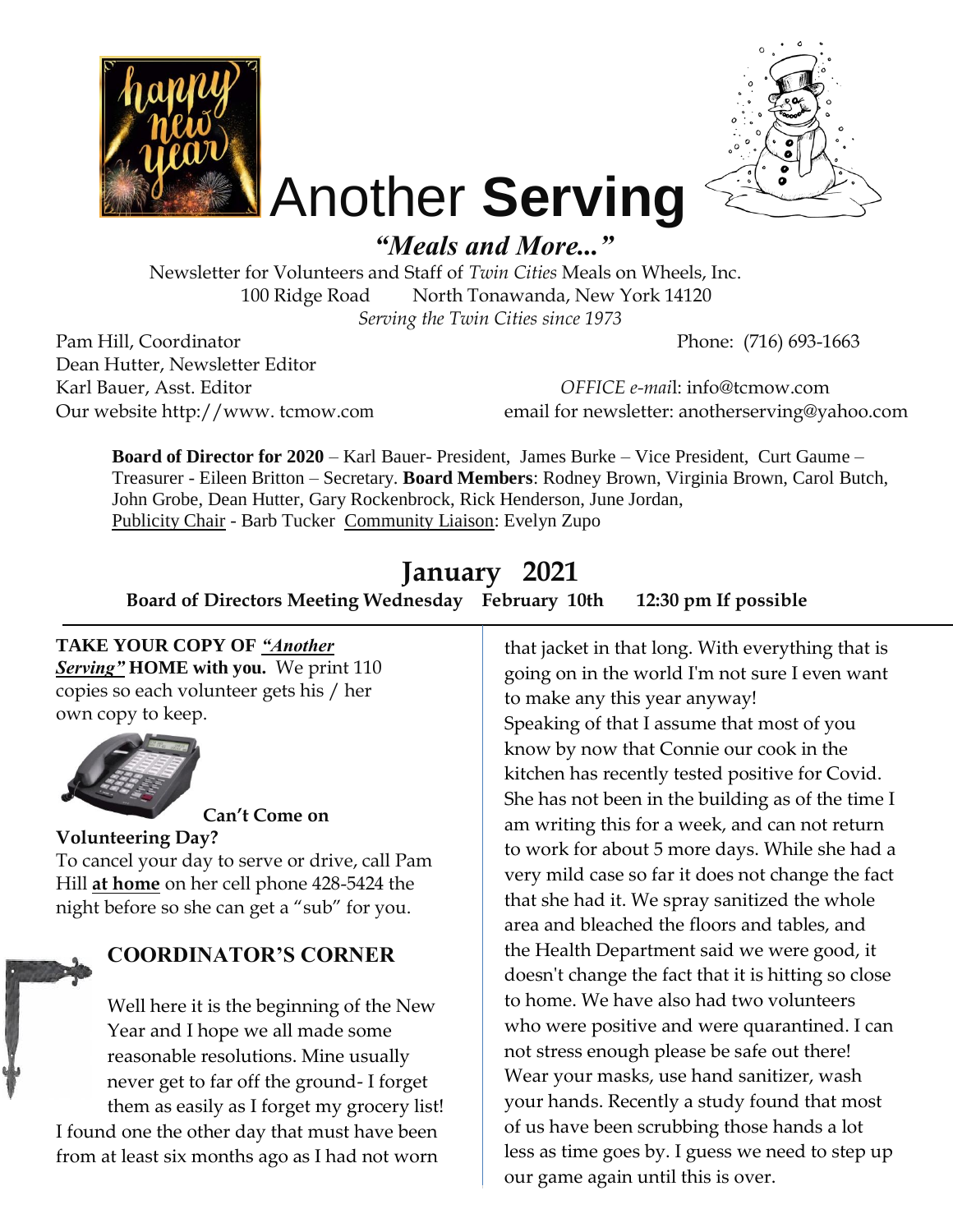Not to change the subject but are all of you having a great time watching our Bills- at least we have something positive in our area right now. Let's all cheer on their current success and stay home safe to watch the playoff games (you notice I said games!) Well until next month-- Pam

## *Presidential Musings*

Needless to say, it's been a difficult and trying year. As we venture into the next segment of this pandemic in 2021, let me offer some "feel good news". Through Pam's and Eileen's efforts we've gotten new chairs in the waiting / gathering room, and we'll be getting the outside door replaced (it might actually be done at the time of this writing).

So how did this happen and why am I bringing it up? As most of you know we've always had a great relationship the **East Hill Foundation**. Well, a couple months ago we were contacted on what we might need to help continue with our efforts. After a short discussion it was decided that we'd ask to get the door repaired and maybe get some new furniture (chairs). In a few words, we submitted our request and it was granted in the form of a grant. The reason for my mentioning this is that we received a letter from East hill that in my mind offers one of the best thank you type descriptions that I've seen in a while. It follows like so:

12/22/2020 To: Pamela Hill

As I reflect on 2020, I want to thank you for all the exceptional work you do in our community. It's been a challenging year, but I am grateful for the friendship, kindness and goodwill that occurred when our community needed it the most. I wish you and yours peace, health and happiness in the New Year! I remain hopeful for a better future!

Happy Holidays and best wishes,

Michele Schmidt East Hill Foundation

#### **Independent Health Award**

## **Hello all,**

I am pleased to announce that Independent Health will be presenting TCMOW a check for \$498 as a result of their employees Dress Down Campaign. Although the employees are working from home they still have a donated amount deducted from their paychecks to support this fundraiser.

My daughter, Karen Kagelmacher, submitted the request for TCMOW to be recipient of these funds. She has already submitted paperwork for the 2021 campaign.

A thank you to all who have participated.

Eileen Britton

## **EMERGENCY CLOSINGS of TC MoW-**

When the weather is inclement our closings will be announced on:

- WGRZ --TV-2
- WIVB -- TV-4
- WKBW -- TV-7



If our name is NOT there, we WILL be open! The

Coordinator will personally phone all kitchen workers, drivers, and servers who are scheduled for that day to notify them that we are CLOSED.

- Kitchen workers will be notified by 7:00am.
- Drivers +Servers notified by 7:00 am.

**Also –** You should be looking specifically for **"Twin Cities Meals on Wheels".** There is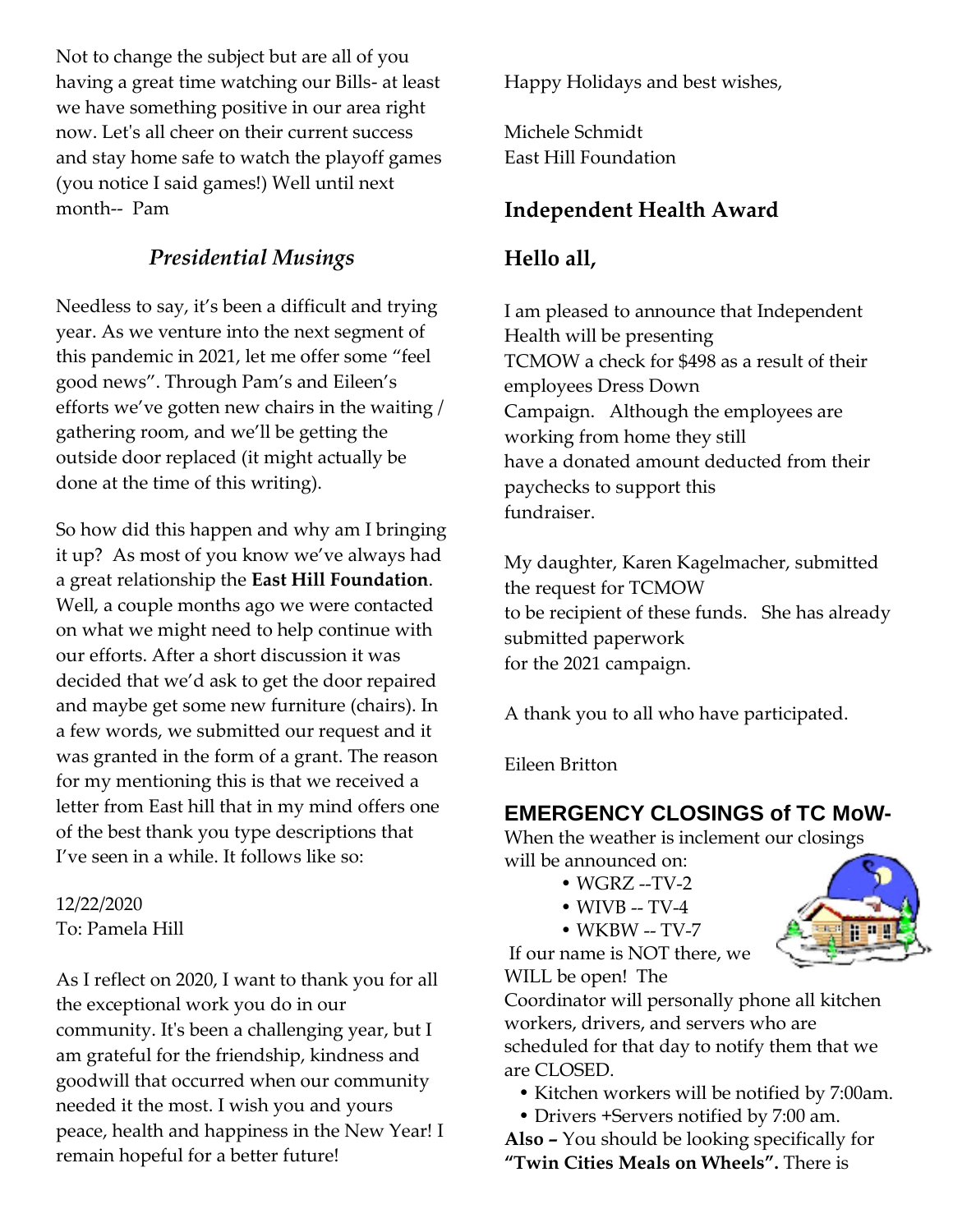sometimes confusion with Niagara County Meals on Wheels, Erie County Meals on Wheels, and Western New York Meals on Wheels. We are none of those.



 **News For our Volunteers** 

#### **Safety suggestions when you deliver meals:**

1. Don't forget to have your cell phone with you when you deliver meals.

2. If client answers door (or is readily seen in room) ask how they are feeling. If door is unlocked, call out & go in. If you can't see the client, call out. If no answer, look in other rooms, call out several times. If you still can't find them, leave meal on a table, call Pam and she will take it from that point, calling to find a family member or friend. Go on to next delivery.

3. If door is locked, (and there is no answer to your ring or knock) let Pam know when you return to the office. She will check with a family member or an emergency number. After hanging meal on door in a grocery bag, go on to next client.

## **4. If a client is discovered to have fallen, or is ill or unconscious, call 911 immediately. Then call Pam, she will call the emergency number(s) we have for each client. DO NOT LIFT CLIENT OR HELP THEM TO GET UP, EVEN IF THEY ASK YOU TO DO SO!**

911 First Responders are the professionals here and will do that when they arrive. Please wait with the client until 911 arrives. Then you can continue on your deliveries, someone will have called the remaining clients on the route to say you will be late and the reason for it.

5. Be particularly cautious when backing out of a driveway. Prepare for your next delivery before you do, not while you are on the road. Be very sure to observe all stop signs, and what other drivers are doing near you.

**And,** Don't make the news because you didn't get a flu shot. Seasonal flu is a contagious respiratory illness that occurs every year, most often during the winter and early spring. It most severely affects individuals 65 years of age and older, therefore every year a new vaccine is made available to help prevent seasonal flu. We don't want you to get the flu or to give it to our clients or other volunteers at MoW.

## **Volunteer News Always Needed --**

News that you would like to share with your volunteer friends at TC MoW is needed for "*Another Serving*

You may want to provide news about:

- Vacation trips
- Happy events / sad events
- Wedding anniversaries (50, 60, 70, etc.)
- New grandchild, great-grand kids, etc.
- Injuries / surgeries

Forms are provided (in **blue** pocket) above the plastic rack where you pick up your newsletter. Place the completed form in the **yellow** pocket.

## **Volunteers are always needed** —

**Bring a friend to see what you do at Twin Cities MoW** You are encouraged to "Bring a Friend" on the day you come to help at Twin Cities MoW.

Your friend would be with YOU as you

- do your tasks as a kitchen helper
- drive to deliver meals

 • take meals into the homes of meal recipients

"Bring a Friend" can be at any time. No advance notice required. This may generate interest in future volunteering at Twin Cities MoW.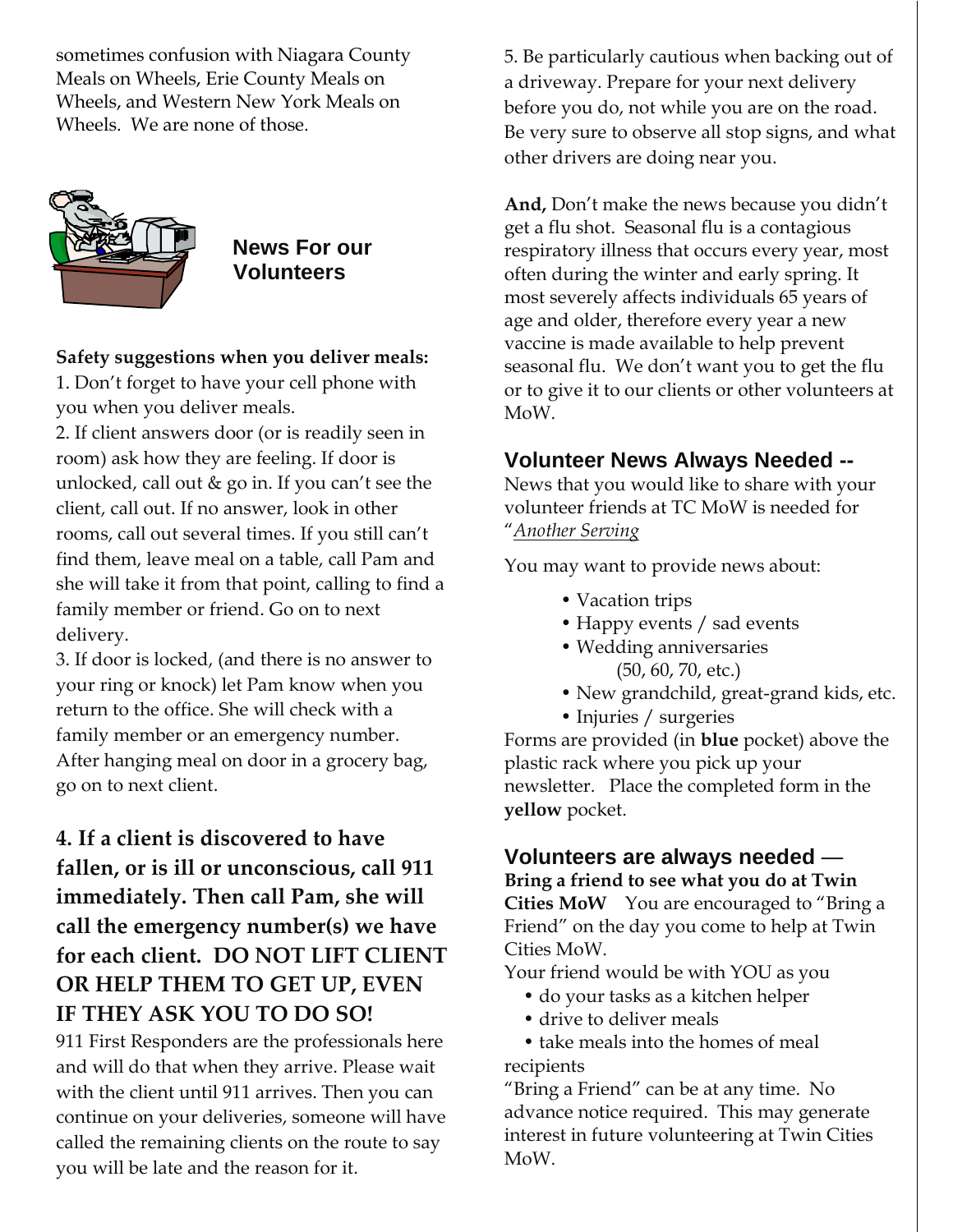**TCCO News**…Coming Soon, our annual PENNEY DRIVE beginning March 1st. SAVE YOUR pennies NOW!



#### **HAPPY BIRTHDAY**–

Each month the names and date are listed for volunteers and staff who are celebrating a birthday during the month.

| Barbara Barrett       | 01/04 |
|-----------------------|-------|
| Joan Dirmyer          | 01/04 |
| Patricia Hibbert      | 01/05 |
| Jim Baldwin           | 01/12 |
| <b>Charles Wildt</b>  | 01/14 |
| <b>Bruce Blinston</b> | 01/18 |
| Nancy Young           | 01/19 |
| Lin Raynor            | 01/20 |
| Helen Franc           | 01/22 |
| <b>Terry Fritz</b>    | 01/23 |
| Margo Fronczek        | 01/24 |
| Marjorie Proch        | 01/24 |
| Dana Caccamise        | 01/27 |
|                       |       |

#### **Volunteering Anniversaries**

We applaud TC MoW volunteers who are celebrating an anniversary of their volunteering this month. The number of years of service at TC MoW is indicated after each name.

| Frank Lund            | 26 |
|-----------------------|----|
| Gwen Opalinski        | 14 |
| Roberta Becker        | 13 |
| Vincent Becker        | 13 |
| <b>Gwen Daugherty</b> | 10 |
| William Cheehan       | 9  |
| Marcia Brock          | 8  |
| John Leous            | 8  |
| Deborah Bennet        | З  |

## *Merry Christmas to all enjoy this little poem* (should have been in December Newsletter*)*

#### T'was a Month Before Christmas 2020

T'was a month before Christmas, And all through the town, People wore masks, That covered their frown.

The frown had begun Way back in the Spring, When a global pandemic Changed everything.

They called it corona, But unlike the beer, It didn't bring good times, It didn't bring cheer.

Contagious and deadly, This virus spread fast, Like a wildfire that starts When fueled by gas.

Airplanes were grounded, Travel was banned. Borders were closed Across air, sea and land.

As the world entered lockdown To flatten the curve, The economy halted, And folks lost their verve.

From March to July We rode the first wave, People stayed home, They tried to behave.

When summer emerged The lockdown was lifted. But away from caution,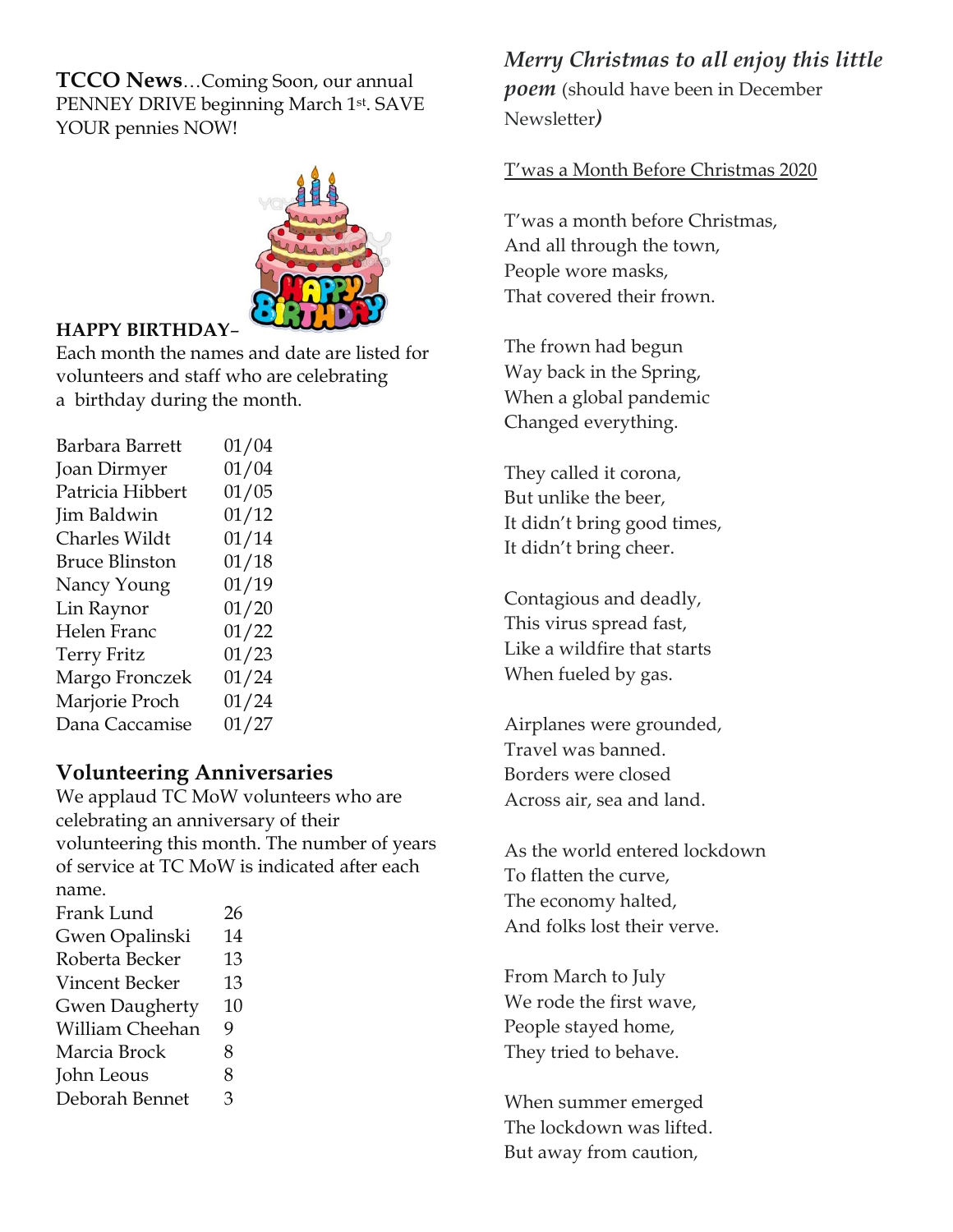#### Many folks drifted.

Now it's November And cases are spiking, Wave two has arrived, Much to our disliking.

Frontline workers, Doctors and nurses, Try to save people, From riding in hearses.

This virus is awful, This COVID-19. There isn't a cure. There is no vaccine.

It's true that this year Has had sadness a plenty, We'll never forget The year 2020.

And just 'round the corner - The holiday season, But why be merry? Is there even one reason?

To decorate the house And put up the tree, When no one will see it, No-one but me.

But outside my window The snow gently falls, And I think to myself, Let's deck the halls!

So, I gather the ribbon, The garland and bows, As I play those old carols, My happiness grows.

Christmas ain't cancelled And neither is hope. If we lean on each other,

I know we can cope.

*1920…*

THOUGHT YOU MIGHT ENJOY THIS..... WOW

The year is 1920 "One hundred years ago."

What a difference a century makes! Here are some statistics for the Year

1920:

The average life expectancy for men was 47 years.

Fuel for cars was sold in drug stores only.

Only 14 percent of the homes had a bathtub.

Only 8 percent of the homes had a telephone.

The maximum speed limit in most cities was 10 mph.

The tallest structure in the world was the Eiffel Tower .

The average US wage in 1920 was 22 cents per hour.

The average US worker made between \$200 and \$400 per year.

A competent accountant could expect to earn \$2,000 per year.

A dentist earned \$2,500 per year.

A veterinarian between \$1,500 and \$4,000 per year.

And, a mechanical engineer about \$5,000 per year.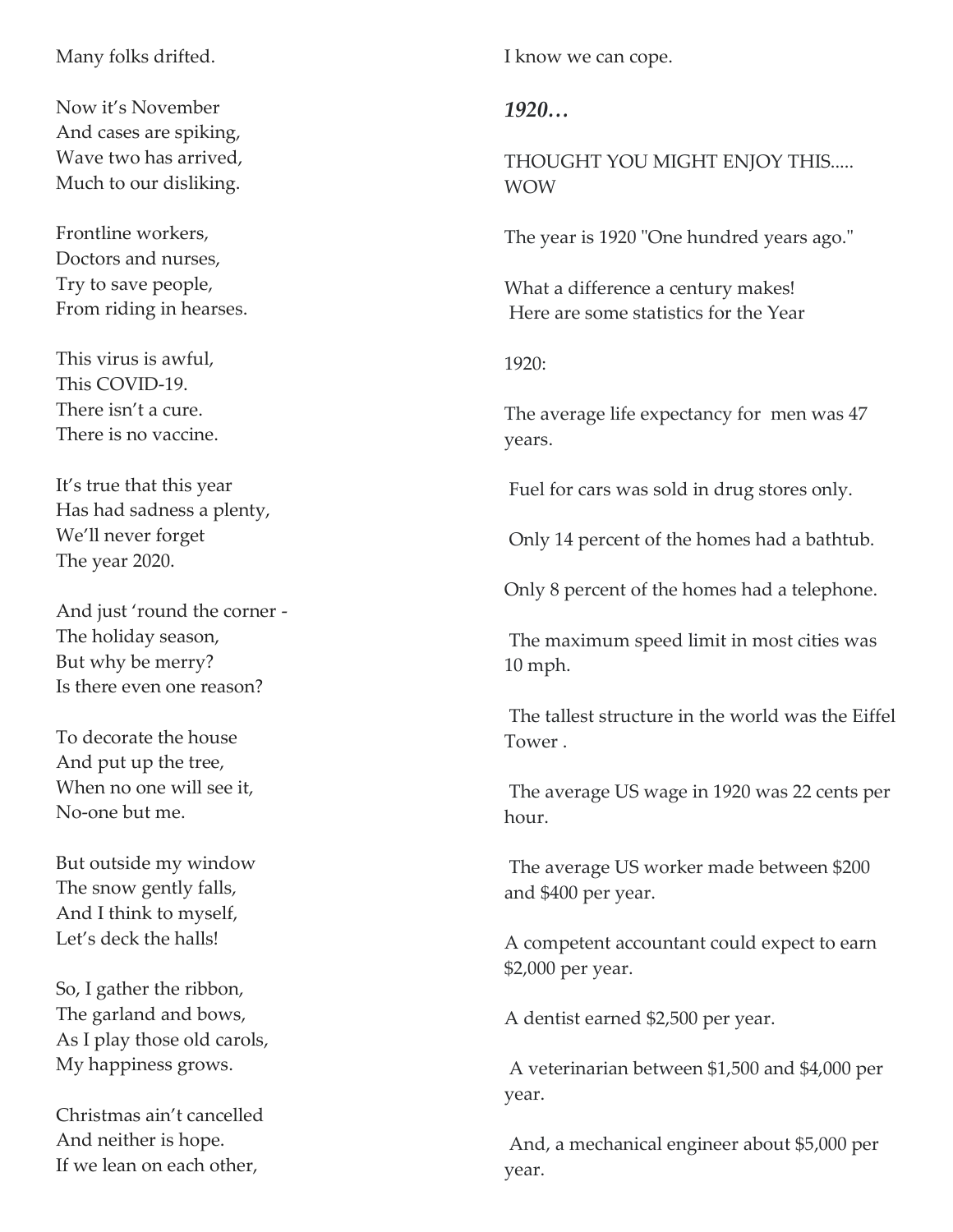More than 95 percent of all births took place at home

Ninety percent of all Doctors had NO COLLEGE EDUCATION! Instead, they attended so-called medical schools, many of which were condemned in the press AND the government as "substandard." SUGAR COST FOUR CENTS A POUND.

Eggs were fourteen cents a dozen.

Coffee was fifteen cents a pound.

Most women only washed their hair once a month, and used Borax or egg yolks for shampoo. CANADA PASSED A LAW THAT PROHIBITED POOR PEOPLE FROM ENTERING INTO THEIR COUNTRY FOR ANY REASON.

The Five leading causes of death were:

- 1. Pneumonia and influenza
- 2. Tuberculosis
- 3. Diarrhea
- 4 Heart disease
- 5. Stroke

The American flag

had 45 stars…..

The population of Las Vegas, Nevada was only 30.

Crossword puzzles, canned beer, and iced tea hadn't been invented yet.

There was neither a Mother's Day nor a Father's Day.

Two out of every 10 adults couldn't read or write, and only 6 percent

of all Americans had graduated from high school.

MARIJUANA, HEROIN, AND MORPHINE WERE ALL AVAILABLE OVER THE COUNTER AT LOCAL CORNER DRUGSTORES.

Back then pharmacists said, "Heroin clears the complexion, gives buoyancy to the mind, regulates the stomach, bowels, and is, in fact, a perfect guardian of health!"

(Shocking?)

Eighteen percent of households had at least one full-time servant or domestic help...

THERE WERE ABOUT 230 REPORTED MURDERS IN THE ENTIRE U.S.A.



*What a story…*

**One day a man decided to retire.**

**He booked himself on a Caribbean cruise and proceeded to have the time of his life, that is, until the ship sank.**

**He soon found himself on an island with no other people, no supplies, nothing, only bananas and coconuts.**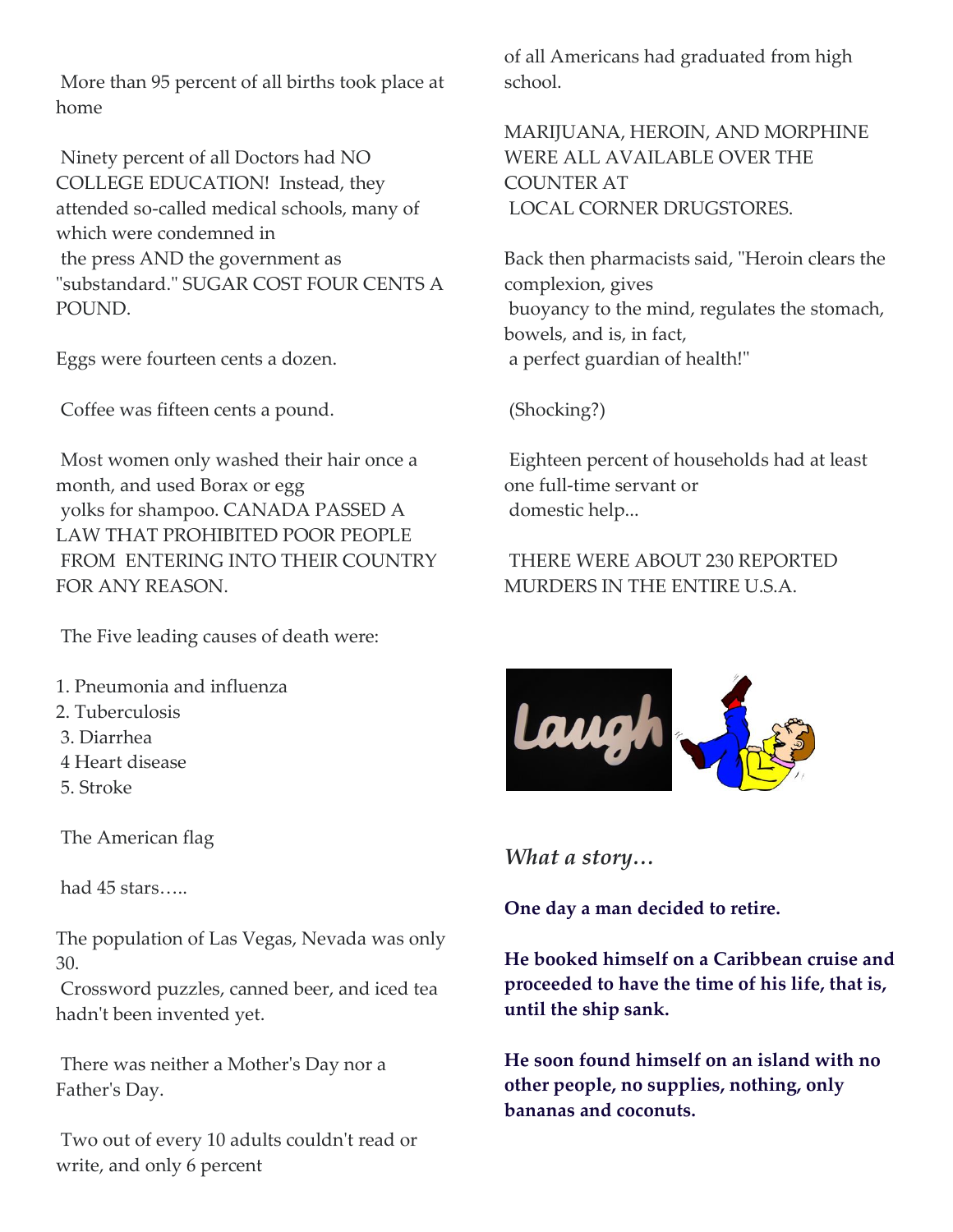**After about four months, he is lying on the beach one day when the most gorgeous woman he has ever seen rows up to the shore.**

**In disbelief, he asks, "Where did you come from? How did you get here?"**

**She replies, "I rowed over from the other side of the island where I landed when my cruise ship sank."**

**"Amazing," he notes. "You were really lucky to have a row boat wash up with you."**

**"Oh, this thing?" explains the woman. " I made the boat out of some raw material I found on the island. The oars were whittled from gum tree branches. I wove the bottom from palm tree branches, and the sides and stern came from an Eucalyptus tree."**

**"But, where did you get the tools?"**

**"Oh, that was no problem," replied the woman. " On the south side of the island, a very unusual stratum of alluvial rock is exposed I found that if I fired it to a certain temperature in my kiln, it melted into ductile iron and I used that to make tools and used the tools to make the hardware."**

#### **The guy is stunned.**

**"Let's row over to my place," she says "and I'll give you a tour." So, after a short time of rowing, she soon docks the boat at a small wharf. As the man looks to shore, he nearly falls off the boat.**

**Before him is a long stone walk leading to a cabin and tree house.**

**While the woman ties up the rowboat with an expertly woven hemp rope, the man can only stare ahead, dumb struck.**

**As they walk into the house, she says casually, "It's not much, but I call it home. Please sit down."**

**"Would you like a drink?"**

**"No! No thank you," the man blurts out, still dazed. "I can't take another drop of coconut juice."**

**"Oh, it's not coconut juice," winks the woman. "I have a still. How would you like a Tropical Spritz?"**

**Trying to hide his continued amazement, the man accepts, and they sit down on her couch to talk. After they exchange their individual survival stories, the woman announces,**

**"I'm going to slip into something more comfortable. Would you like to take a shower and shave? There's a razor in the bathroom cabinet upstairs.**

**No longer questioning anything, the man goes upstairs into the bathroom. There, in the cabinet is a razor made from a piece of tortoise bone. Two shells honed to a hollow ground edge are fastened on to its end inside a swivel mechanism.**

**"This woman is amazing," he muses. "What's next?"**

**When he returns, she greets him wearing nothing but some small flowers on tiny vines, each strategically positioned, she smelled faintly of gardenias. She then beckons for him to sit down next to her.**

**"Tell me," she begins suggestively, slithering closer to him, "We've both been out here for many months. You must have been lonely.**